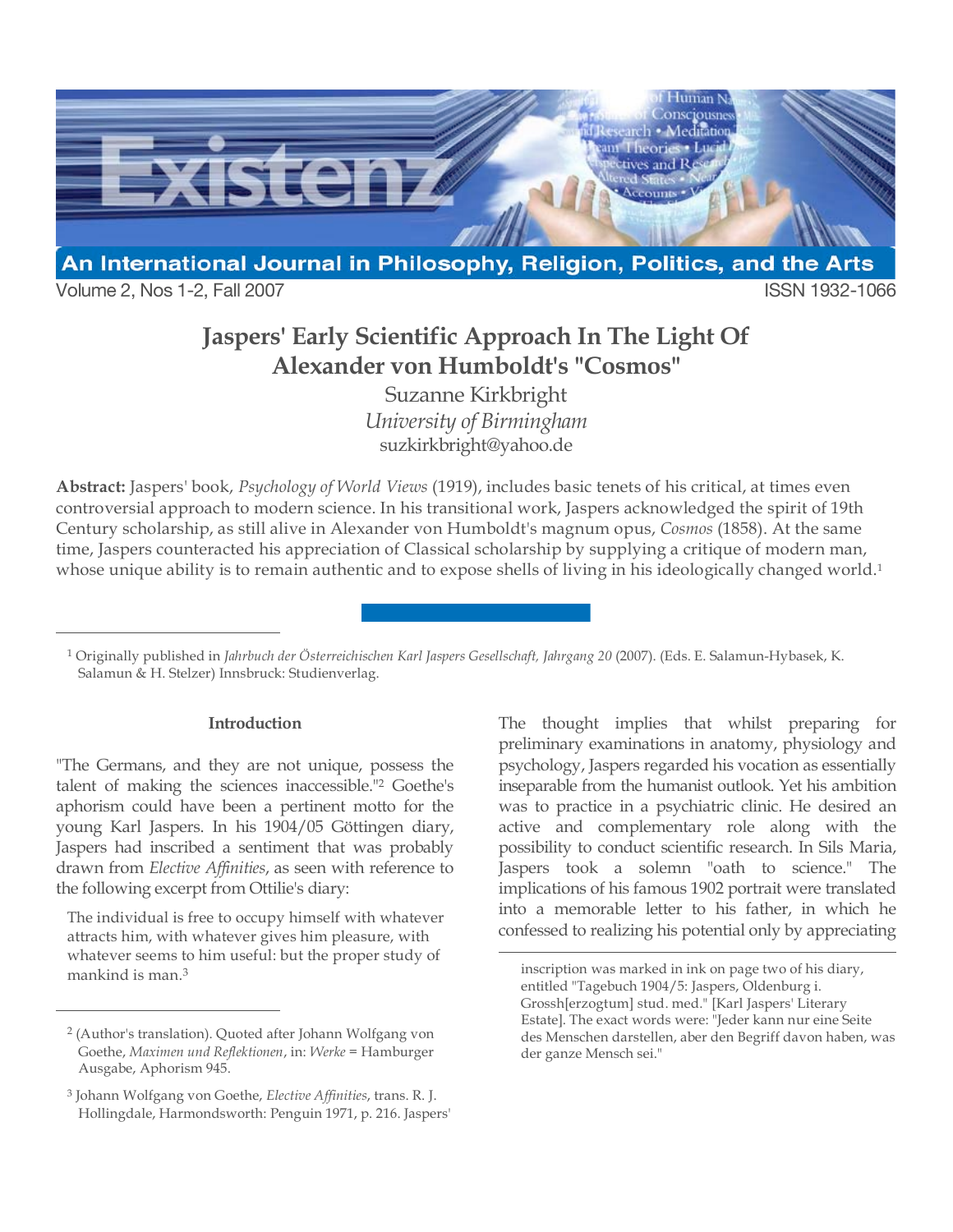the rewards of a proper, actively engaged approach to his medical studies.4

The buoyant optimism of the early years in support of the power of science to confirm an individual's position in the world was coupled with the assertion that science holds the key to a true, objective account of life experience. <sup>5</sup> Jaspers embraced science as an opportunity to become more closely involved in a sustained process of self-illumination and selfdevelopment. Here again, his attitude seemed hardly guided by an intuitive disposition of the kind expressed in Goethe's works.6 Jaspers' goals seem so modern as to

 $\overline{a}$ 

extol the privilege of scientific method, whose application in objective study may not necessarily be integrated into a harmonious tableau of results, but rather requires an appeal to a critical thought process. Thus, in the *Psychology of World View*s, Jaspers identified Goethe's picture of the world as almost too virtuous, as perhaps too partial in conveying trust in man's nature and in seeing a universal order being sustained.7

In other words, Goethe's vision of life appeared almost too good to be true. Humanity may have owed a debt to what Jaspers called the "mighty personifications" of comprehensive and vital energies, whose quality he characterized as "humanist" and "absolutist." But these dispositions implied traditionalintuitive or critical-communicative attributes that were implicitly personified for Jaspers in the lives of Plato, Goethe, Humboldt (as humanists); and Socrates and Kierkegaard (as absolutists) (*PW*, pp. 353f). Although he proved rather dissatisfied with what he called the relativism of Goethe's conduct as a scientist, Jaspers was undoubtedly drawn by Goethe's ability to represent the vital structure of living organisms in his unique morphology of life that could only be disseminated with specific reference to the intuitive capacity of the poet's creative mind. At the same time, Jaspers' ambivalence towards the status of science seems based then on an incentive to appropriate, on an inspirational level, the kind of creativity emerging from contemporary debate.

In this respect, Jaspers frequently acknowledged the influence of Max Weber.8 *General Psychopathology* is often cited as Jaspers' exemplary endorsement of Weber's belief in objectivity, as distinct from the creative impetus of science, and more in tune with Weber's appeal for 20<sup>th</sup> Century intellectuals to appreciate their connection to a German tradition of

<sup>4</sup> Karl Jaspers' letter to his father was first published by Hans Saner as *Karl Jaspers. Studium 1901–1907. Autobiographische Schriften*. In: *Jahrbuch der Österreichischen Karl-Jaspers-Gesellschaft*, Vol. 9/1996, Elisabeth Salamun-Hybasek and Kurt Salamun eds, pp. 32-40.

<sup>5</sup> Jaspers' views on science were repeated on numerous occasions, but his expositions in *Philosophy* and in the 1948 inaugural lecture in Basel are noteworthy. See Karl Jaspers, *Philosophy 1* ("Introduction to Philosophy"), trans. E. B. Ashton, Chicago: University of Chicago Press 1969, especially on "Systematics of the Sciences", pp. 174-225 (henceforth cited as *P1–3*); and Karl Jaspers, "Philosophy and Science" in: *Way to Wisdom* (*An Introduction to Philosophy* (1950)), trans. Ralph Manheim, New Haven and London: Yale University Press 1954, pp. 147-167. A useful overview of Jaspers' approach is also in the revised edition of Kurt Salamun, *Karl Jaspers*, Würzburg: Königshausen & Neumann 2006, especially "Philosophie und Wissenschaft," pp. 94-101.

<sup>6</sup> Jaspers' Goethe critique in his acceptance speech for the Goethe Prize in 1947 became controversial due to E. R. Curtius's polemic, in which he saw him as "a Wilhelm von Humboldt for our time", see E. R. Curtius, "Goethe oder Jaspers?," *Rhein-Neckar-Zeitung*, 7 May 1949. Hans Saner's analysis of Jaspers' speech showed how the Goethe critique dated back the 1919 book, Hans Saner, "Existentielle Aneignung und historisches Verstehen. Zur Debatte Jaspers – Curtius um die Goethe Rezeption," in Bernd Weidmann, ed., *Existenz in Kommunikation. Zur philosophischen Ethik von Karl Jaspers*, Würzburg: Königshausen & Neumann 2004, pp. 151-166 (henceforth cited as *EIK*). Significant is that Jaspers sets against his objection to the blindness of Goethe's theory of colour, his ignorance of technical expertise, a treatment of "Goethe's limitations" that did not necessarily address these as creative restrictions, especially because of his interest in Goethe's philosophical inspiration. In the posthumous edition of the *Great Philosophers*, Jaspers' perception of Alexander von Humboldt is similar to his perception of Goethe's incentive to inspire in others a creative, philosophical outlook in the service of "expanding horizons". See Karl Jaspers, *Die Großen Philosophen*, (Nachlaß 1, Darstellungen und Fragmente), Hans Saner, with Raphael Bielander eds., Munich and Zurich: Piper 1981, p. 120.

<sup>7</sup> Karl Jaspers, *Psychologie der Weltanschauungen*, Berlin: Springer 1919, p. 352f. Henceforth cited as *PW*.

<sup>8</sup> Many instances in Jaspers' published works and private correspondence testify to Weber's influence, but in the foreword to the third edition of *Philosophy*, Jaspers described Weber as the key influence for his separation of natural from human sciences: "That true science might be at work there [in the scientific nature of the historical sciences, SK], and how (beyond the undoubtedly scientific activities of gathering, restoring, judging texts and documents and monuments) – this became clear to me through Max Weber's writings." *P 1*, p. 12.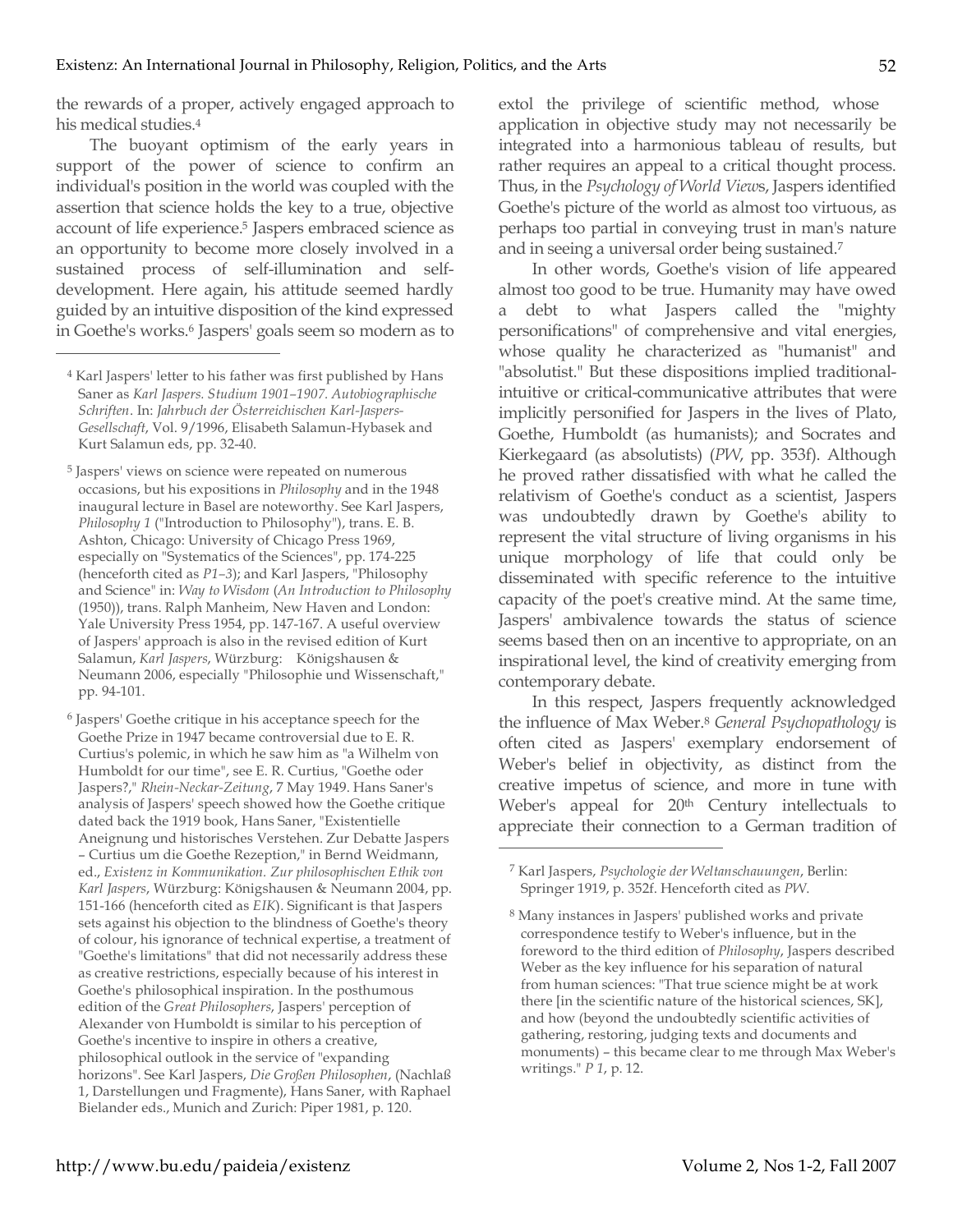distinguishing historical from natural sciences.9 The German consciousness of a division of natural sciences from the so-called humanities was played out in Jaspers' highly respected first book, in specific appropriation of the ongoing debate on meaningful understanding and causality.10 Jaspers showed here how what he later described as the "glorious ability to know" (*P1*, p. 13), because of his background in medicine and psychiatry, was both in league with, yet wholly distinct from a creative, that is to say, philosophical approach. After the success of his first book, it became clear that Jaspers felt a growing disquiet, perhaps even frustration at the fact that his endeavours in psychology should have coincided with Freud's venture into the unconscious realm. Jaspers periodically distanced his work from Freud and his pupils, whose idea of psychoanalysis indulged in pseudo-scientific practices that were, for Jaspers, as if claiming a privileged insight into society's ills.11 If Jaspers consistently emphasized the sheer objectivity of a scientific outlook as a matter of principle, his rather narrow definition of a strictly scientific contribution appeared particularly helpful when his views about science transcended the terms of reference of his research in Heidelberg's psychiatric clinic.

At this point, Jaspers' fascination with the humanist world-view could be said to have intensified, at least in the sense that he seemed committed to the idea that in order to appreciate one's full potential, it is necessary to reflect what manifests itself through life as authentic being:

The individual's ideal sense of self is as a microcosm; he strives to realize the entirety of man's possibilities in himself (*PW*, p. 352, author's translation).

 $\overline{a}$ 

In the preface to the fourth edition of the *Psychology of World Views*, <sup>12</sup> Jaspers also recalled the results of his book as a "naïve" impetus dating from his youth. In retrospect, he regretted that his uncritical approach to values that were not yet neutralized in his study was difficult to view at the time as a defining process towards a conception of life experience that was not restricted to a particular viewpoint in psychology. The purpose of this essay cannot be directly to address the manner in which the focus of Jaspers' early work shifted from his scientific background to the emergence of his philosophy. Instead, this contribution is restricted to an examination of Jaspers' appropriation of a scientific viewpoint, insofar as it emerges in his second book, where the underlying rationale may be read in comparison to the endeavour of the world famous explorer and scholar Alexander von Humboldt. In particular, we consider the proposition that Jaspers' critique of Weltanschauung is in principle similar to the central gesture of Humboldt's development of the results of his many scientific expeditions into a project that dominated his later years, finally culminating in his supervision of the magnum opus, *Cosmos*.

**2.**

In Jaspers' 1919 book, there is an impressive record of nuances from German Idealist thinkers and from this tradition, which guided the selection of the concept "Weltanschauung" as the work's title-theme. In the introduction, Jaspers produced a comprehensive list of influences – Dilthey and Hegel, Kant, Kierkegaard, Nietzsche and Max Weber's sociology of religion (*PW*, p. 11). The collection of these works at the outset lends the book amongst all Jaspers' works the sort of intrinsic claim to objectivity that he characteristically searched for in his representation of contemporary life. In exposition of the question "What is Weltanschauung?", Jaspers also responded as follows:

At least something whole and something universal. If, for example, the debate is about knowledge: not as an

<sup>9</sup> The split of natural and human sciences was implied in Dilthey's dictum "We explain Nature, we understand the soul."

<sup>10</sup> See further S. Nassir Ghaemi, "Karl Jaspers and the General Psychopathology: What is scientific Psychiatry?," in Leonard H. Ehrlich and Richard Wisser eds, *Karl Jaspers' Philosophie. Gegenwärtigkeit und Zukunft/Karl Jaspers's Philosophy. Rooted in the Present, Paradigm for the Future*, Würzburg: Königshausen & Neumann 2003, pp. 187-194.

<sup>11</sup> See Matthias Bormuth, *Lebensführung in der Moderne, Karl Jaspers und die Psychoanalyse*, Stuttgart: Fromann-Holzboog 2002, especially pp. 52-8 and pp. 66-8.

<sup>12</sup> *PW*, preface to the fourth edition, 1954. The perplexity of translating Jaspers' interpretation of "Weltanschauung" into English is evidenced by the fact that of all Jaspers' works, his 1919 book has yet to be produced in authorized translation. In this essay, I elected to leave the concept in the original German. Moreover, further translations from Jaspers' book are my own.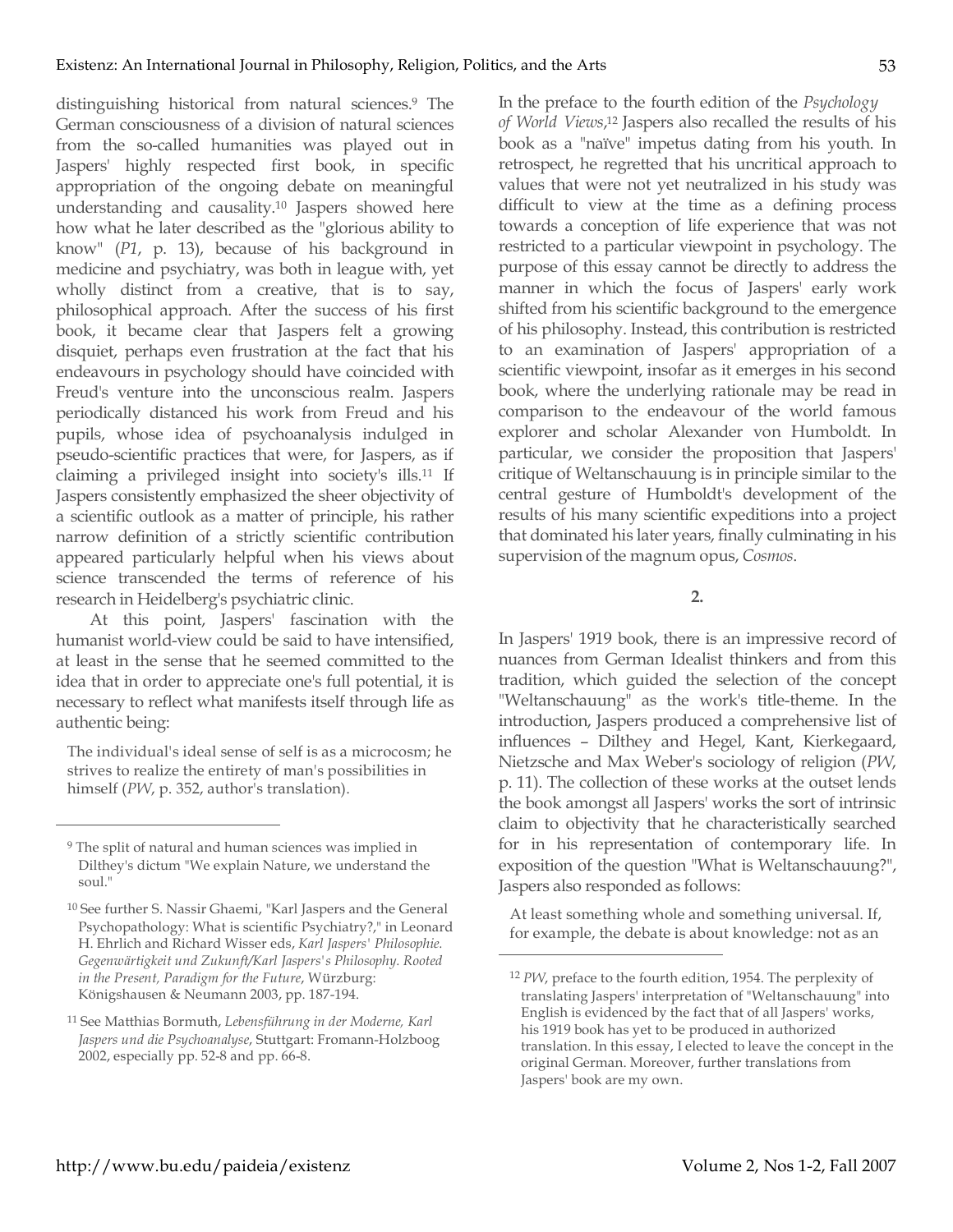individual specialist discipline, but knowledge as an entirety, as cosmos (*PW*, p. 1).

The reader confronted with this reflection cannot avoid noticing the appeal to maintain an open mind about the outcome of the work. <sup>13</sup> Yet the holistic dimension of this study was a quality that Jaspers readily acknowledged as representing a particular dilemma, since it necessitated compiling a merely superficial, or "encyclopaedic" survey of facts, whose preparation could scarcely count in comparison to a particularly fruitful tradition:

If the best philosopher is defined as anyone who is the most universal and concrete – without being merely encyclopaedic – and who most broadly appropriates, comprehends, defines and contributes to the Zeitgeist, then today the best philosopher is perhaps a trained scientist, who only happens to stand with both feet in one discipline. However, de facto he searches for cognitive relations in all aspects – always in a concrete sense – and interacts with reality, as it is physically present (*PW*, p. 2).

Such a self-referential exposition was perhaps admissible, since Jaspers knew that his book might qualify as his habilitation thesis. Nor was the irony lost that Windelband initially recommended Jaspers as an associate professor in philosophy, not psychology.14 Jaspers' ambition to win approval for his dedication to the philosophical tradition in which he lived and worked meant that this text necessarily included inconsistencies resulting from the practical need to remain ambivalent about his approach.

Firstly, there was the immediate concern with the methodological debate and his desire to release his treatment of psychology from the bounds of "rigorous science" and thus implicitly to work through and beyond Weber's influence. Secondly, his desire was to highlight the possibilities of philosophy as something more than objective science and thus by association also

to submit a critique of Rickert. <sup>15</sup> Finally, there remained the latent principle of the poetical or intuitive approach to science, as alive in Goethe's scientific works. In respect of each of these points, Jaspers' striving to achieve an overarching survey of ideas that was collated and systematically ordered seems such that it cannot entirely be dissociated from the "encyclopaedic" character of Humboldt's late work. If Humboldt was motivated to disseminate his meticulously recorded observations in a philosophically embellished discourse, Jaspers' representation of world-views and interconnecting attitudes could not afford the kind of language that would place in question his credentials as a scientist. On the one hand, Humboldt disseminated empirical facts in a classic, literary text. On the other hand, Jaspers' reputation depended no less on the perspicuity with which he shed light on his subject, but he hoped, too, to highlight the limitations and possibilities of a key project.

**3.**

At stake was the plausibility of Jaspers' "understanding psychology" and he had glimpsed of a new phase of his creative work in which he could see that it was vital to achieve the transition from psychology to philosophy. This period of transition occurred from around 1913 to 1919, thus coinciding with a time of unprecedented crisis in Europe. Perhaps, it is not incidental that Jaspers sought a model of authentic experience in a world in which traditionally accepted ideologies were in flux. At this time, Jaspers' critical focus on Goethe's humane world-view highlighted how for Goethe each individual experience could have been described as authentic, yet only within a framework where each experience was relative to the last, with the resulting condition that no single experience could be found as authentic, or unique. In this light, the immediacy of each fresh experience becomes reduced to a facet of a compulsion for the kind of harmony that fails to highlight how the self may also be radically called into question (*PW*, p. 353).

What remains other than a fragment of life experience is reduced to the "-ism" of a seemingly compelling ideology, yet an ideology that may spread

 $\overline{a}$ 

<sup>13</sup> Amongst Jaspers' contemporaries, Heidegger's critique was the most aggressive and Jaspers afterwards implied in his reading note that engaging with Heidegger's critique would have changed his entire book. See Martin Heidegger, "Anmerkungen zu Karl Jaspers' 'Psychologie der Weltanschauungen," in Hans Saner ed., *Karl Jaspers in der Diskussion*, Munich: Piper 1973, pp. 70-100, here p. 100.

<sup>14</sup> Jaspers related the circumstances of the clerical error in his autobiographical interview, *Karl Jaspers erzählt sein Leben*, Münsterschwarzach: Vier-Türme Verlag, 1997.

<sup>15</sup> Christian Rabanus, "Kommunikation als praktischer Kern von Jaspers' Philosophie," *EIK*, pp. 35-52, here p. 37.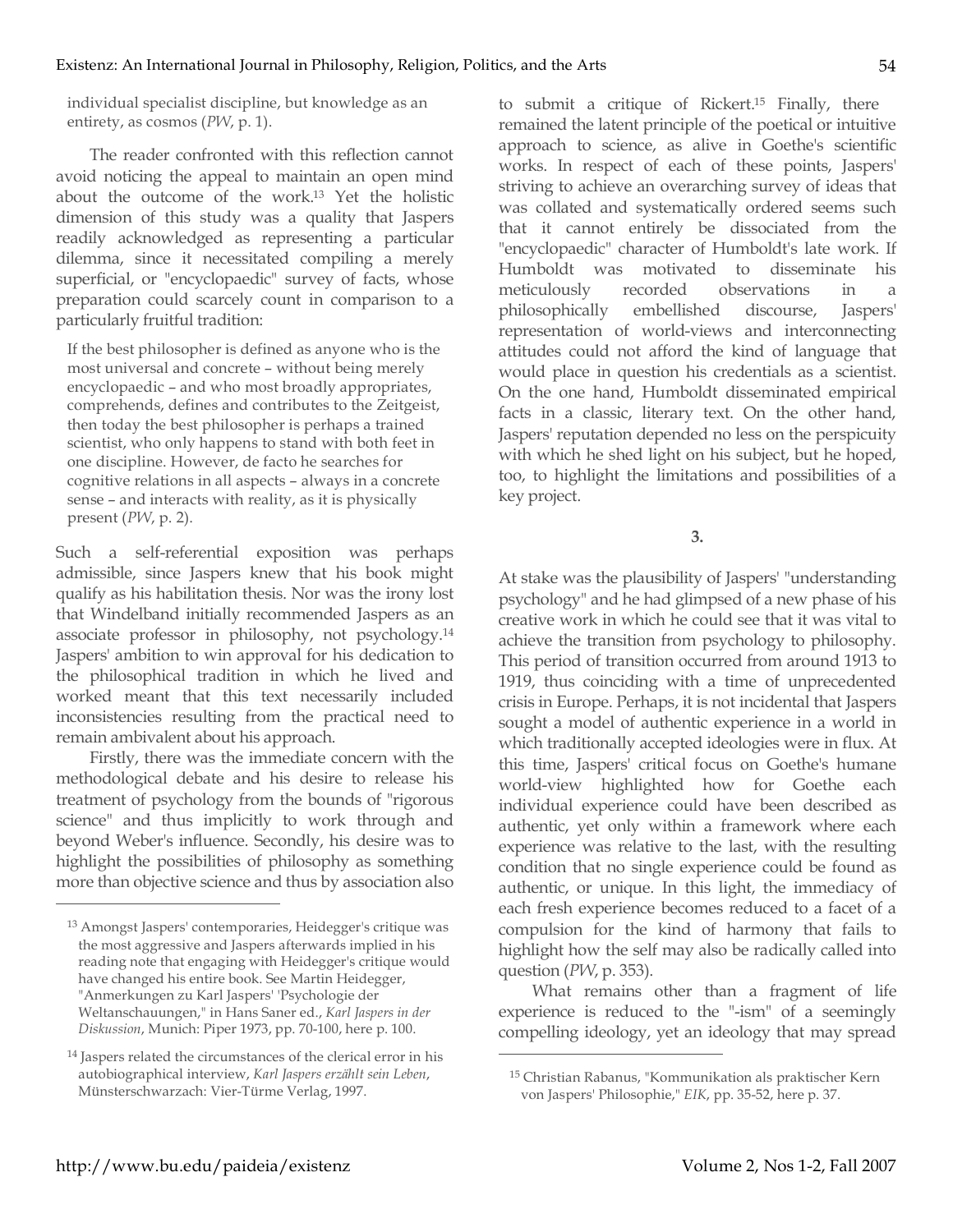with alarming tempo and even with revolutionary consequences.16 The issue that obviously distinguishes Jaspers' interpretation of Weltanschauung from Humboldt's gesture in *Cosmos* is not necessarily that the latter strove to compile a theory of the universe without special reference to the circumstances of the time, but that the anti-ideological focus of the former was difficult to appreciate precisely because of the radical nature of political change in the early 20<sup>th</sup> century. Moreover, if Humboldt had delivered his lectures in 1828 in pre-revolutionary Berlin when political affairs were no less turbulent and unsettling, the final blueprint submitted by Humboldt was wedded to the Homerian conception of the cosmos as positing beauty and order.17 Humboldt's conception of the universe was rooted in devotion to the Greek tradition; and through his repeated allusions to the orderliness of a different and static world, the reality of heaven and earth was to be studied in sharper focus.

Thus, Humboldt's vision of his world was filtered through the inclusion of mythology, which was part of the appeal of his enterprise. In contrast, Jaspers' *Psychology of World Views* was successful by virtue of the fact that it interrupted the idea of connection to man's dependency on systems of thought that were, in Hannah Arendt's terms, a claustrophobic, "mythologizing building".18 In other words, the plausibility of reading Jaspers' appropriation of Weltanschauung in connection with Humboldt's achievement only arises by setting aside Jaspers' critique of the modern individual's potential to inhabit "shells" of ideologies in which he may retreat into an inauthentic conception of reality. Jaspers' main

 $\overline{a}$ 

objection to this type of behaviour lay in what he already seemed to identify as the undemocratic appeal to the masses (*PW*, p. 282). Jaspers' conception of modern life assumed an uncompromising shift of man's focus beyond the world of actual discovery of mountain peaks and tidal currents that was still possible for Humboldt. Problematically, Jaspers' approach was caught within the tradition from which he emerged.19

**4.**

In the foreword to *Cosmos*, Humboldt mentioned his illustrious contemporaries, as inspirations for his will to compile such an ambitious study of the natural world. The more sublime his language, the more secure Humboldt felt his success as a scientist. Schelling's philosophy of nature and his brother, Wilhelm's philosophy of language had presented a literaryphilosophical tradition that obliged him to produce a document rivalling the calibre of their work.20 Humboldt's project involved aspects of autobiographical reflection, empirical observation, and literary discourse, which were interwoven in repeated allusion to a mythical dimension of the interpretation. His devotion to compiling a holistic conception of the vitality of living organisms punctuated the minutiae of his portrait of the natural world. The apparent leap of faith in Humboldt's work in which science is enriched through myth and allegory prompts a comparison with Jaspers' devotion to Kant's regulative principle, which seemed to count above all for Jaspers' interpretation of Weltanschauung. In Kant's *Critique of Judgement* we find mention of the concept of Weltanschauung in association with Kant's protracted reflection on nature and the sublime. What is called the "intuition of the

<sup>16</sup> This is not to say that Jaspers overlooked the tide of political events, merely that he reflected on these elsewhere. In particular, he represented his views at Heidelberg University's political club, where he described to his parents that he gave a talk on "Weltanschauung in politics," see Karl Jaspers, "Letter to father, Heidelberg, 4 August 1917" [Literary Estate]. The talk was first published by Dominic Kaegi as *Politische Stimmungen*, in Reiner Wiehl, Dominic Kaegi eds, *Karl Jaspers – Philosophie und Politik,* Heidelberg: Universitätsverlag Winter 1999, pp. 229-255.

<sup>17</sup> Alexander von Humboldt, *Kosmos. Entwurf einer physischen Weltbeschreibung*, Editiert und mit einem Nachwort versehen von Ottmar Ette und Oliver Lubrich, ed. Hans Magnus Enzensberger, Frankfurt am Main: Eichborn 2004, p. xx. (Henceforth cited as *Kosmos*).

<sup>18</sup> Hannah Arendt, *Was ist Existenzphilosophie?* Berlin: Hain 1990, p. 40. (Author's translation).

<sup>19</sup> Reiner Wiehl, "Karl Jaspers' Psychologie der Weltanschauungen zwischen Metaphysik und Erfahrung," in Reiner Wiehl, *Subjektivität und System*, Frankfurt am Main: Suhrkamp 2000, pp. 271-292. Wiehl called Jaspers' *Psychologie der Weltanschauungen* representative of Jaspers' ultimate conception of man as "the cosmos of Weltanschauungen" whose character was to "shine more brightly in certain locations," ibid., p. 289. (Author's translation).

<sup>20</sup> See Interview with Hans Magnus Enzensberger, "Der Mann geht stets aufs Ganze," *Der Spiegel*, 13 September 2004, pp. 175-178, here p. 178 and further, "How come Humboldt is booming in Germany?," *Kosmos, Mitteilungen der Alexander von Humboldt-Stiftung*, October 2005.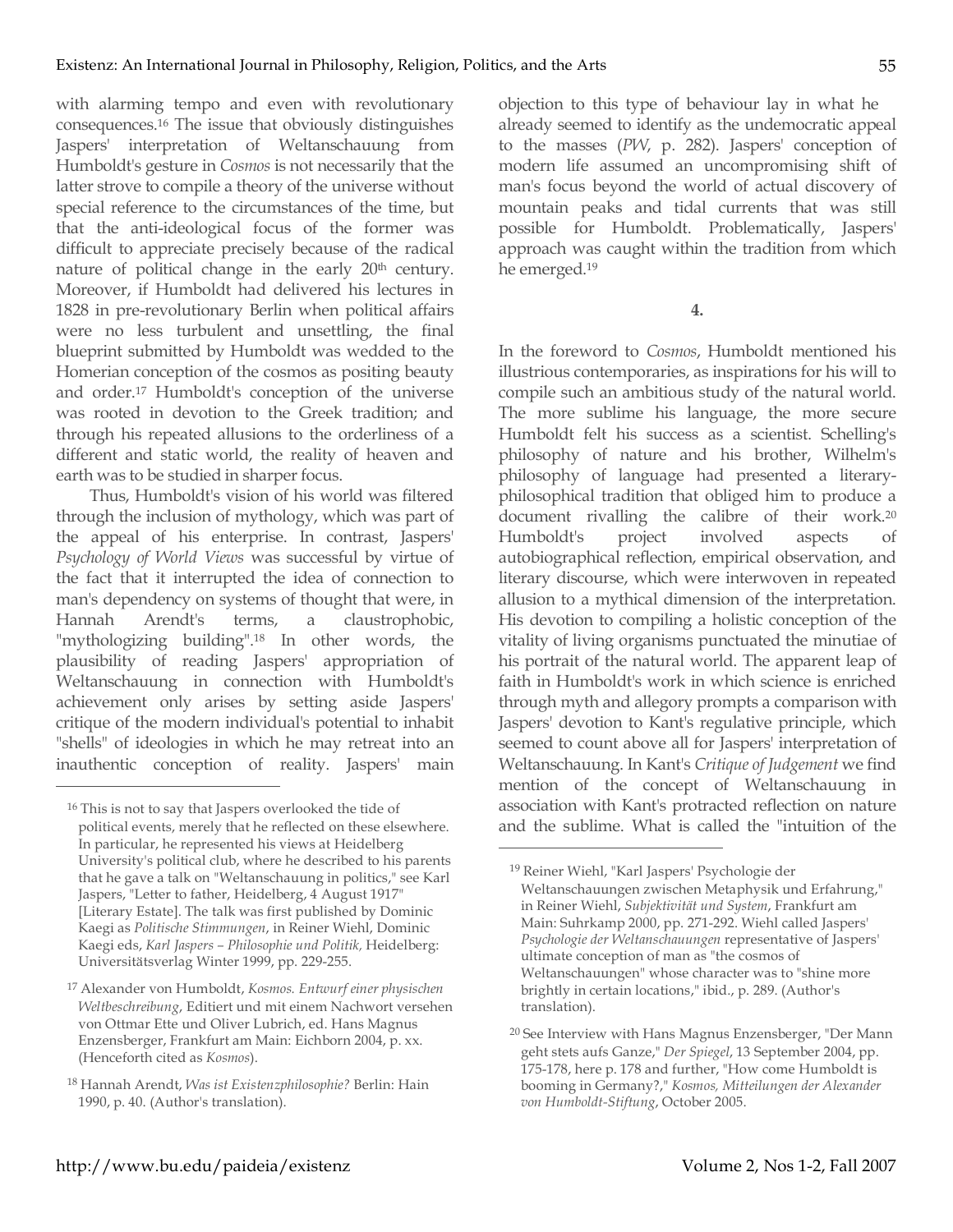world" is by way of accession to an infinite realm of ideas that transcend the sensory realm.21

That Jaspers incorporated into his *Psychology of World Views* an appendix on Kant's doctrine of ideas – a text pre-dating the preparatory lectures he gave in 1917 on the subject of his subsequent book and reinstating his work for Emil Lask – suggests that the principle of his book was less in critical application to Goethe's conception of man as opposed to the rigorous, Kantian doctrine of ideas. In this sense, Jaspers' conception of Weltanschauung loses its immediate connection with a particular political-historical dimension, even if his understanding of an individual's temporal connection with reality cannot entirely dispense with this dimension, in order to create a picture of his authentic being. Jaspers' adoption of Weltanschauung in some respects seems to have stripped the term of its intuitive connotation, only curiously to reinstate it in critical appeal to metaphysics as the realm of eternal truth.22 Thus, Jaspers' use of the concept of Weltanschauung becomes redundant to the extent that it is only incidental to the start of a speculative appraisal of an individual's purpose in life.

**5.**

This desire for a speculative interpretation of life invoked a problem, which Humboldt recognized as a particular difficulty of determining Weltanschauung from within the confines of purely scientific experience (*Kosmos*, p. 25). The potential inadequacy of this universalist approach was that it represented a twofold challenge not merely to represent empirical knowledge, but to do so with rhetorical measure and skill. The successful transition from a vast survey of mundane, yet meticulously annotated facts ranging across disciplines in Humboldt's *Cosmos* highlighted how an accurate depiction of the universe, as seen in the opening paragraph of Humboldt's text, was only possible by capturing "the realm of nature" as the province of "freedom" (*Kosmos*, p. 9).

This scheme therefore involved a price of recognizing that any individual accomplishment is

merely transitory. Humboldt understood that his theory of the universe was hardly to be viewed in posterity as a key permanently to unlock the store of man's empirical knowledge. Thus, his blueprint of the natural world belied a keen sense of humility about the static reality of the natural order and an appreciation of the potential danger of a scientific enquiry in pursuing a limitless examination of the vitality of life forms (*Kosmos*, p. 18). Of course, Humboldt knew first hand the precariousness of exposure to the force of nature through his first expedition with Bonpland in the Americas and their stricken though brief period of being stranded on the Orinoco. He sought the higher ground of philosophical clarification, not only because this was a natural gesture for a 19<sup>th</sup> century researcher. By contrast, Jaspers' exploration of a specific conception of man was always seeking a connection with reality, which he could neither practice nor express with the same immediacy as Humboldt. Yet Jaspers recognized that the way ahead was increasingly to render science more accessible from within an individual specialist discipline, if not necessarily from within philosophy. Arguably, further comparison is necessary with Jaspers' accomplished terminology of Existenz, as for example, in the classic definition: "To experience boundary situations is the same as Existenz" (*P2*, p. 179). Yet to explore such a comparison would extend beyond the limits of the present analysis and weaken our grasp of the central gesture of Jaspers' 1919 text as hinging on the fact that through living and working in a scientific tradition, it became possible to break away from its influence. Jaspers could attend to the creative aspect of formulating a conception of man's Existenz that is glimpsed in 1919 in definitions of limit situations of contest, death, chance and guilt (*PW*, pp. 226-247). These situations remain embedded in a pastiche, an extraordinary collation of ideas from any and every source, including an excerpt from a case study that Jaspers originally reproduced in his 1913 essay on acute psychosis in medical cases of schizophrenia.23 By revising the earlier reference to a patient's case history in his speculative interpretation of Weltanschauung, Jaspers highlighted just how finely poised the balance was between his psychologically defined conception of reality and a purely speculative account of an

 $\overline{a}$ 

<sup>21</sup> Immanuel Kant, *The Critique of Judgement*, trans. James Creed Meredith, Oxford: Clarendon 1952, B 92f (§ 26).

<sup>22</sup> *PW*, p. 408. In his biography, Hans Saner pointed out the involuntary poetic quality of Jaspers' prose, Hans Saner, *Karl Jaspers*, Hamburg: Rowohlt 1970, p. 133ff.

<sup>23</sup> Karl Jaspers, *Kausale und 'verständliche' Zusammenhänge zwischen Schicksal und Psychose bei der Dementia praecox (Schizophrenie)* in: *Zeitschrift für die gesamte Neurologie und Psychiatrie*, XIV/2 (1913), pp. 158-263, here p. 239.